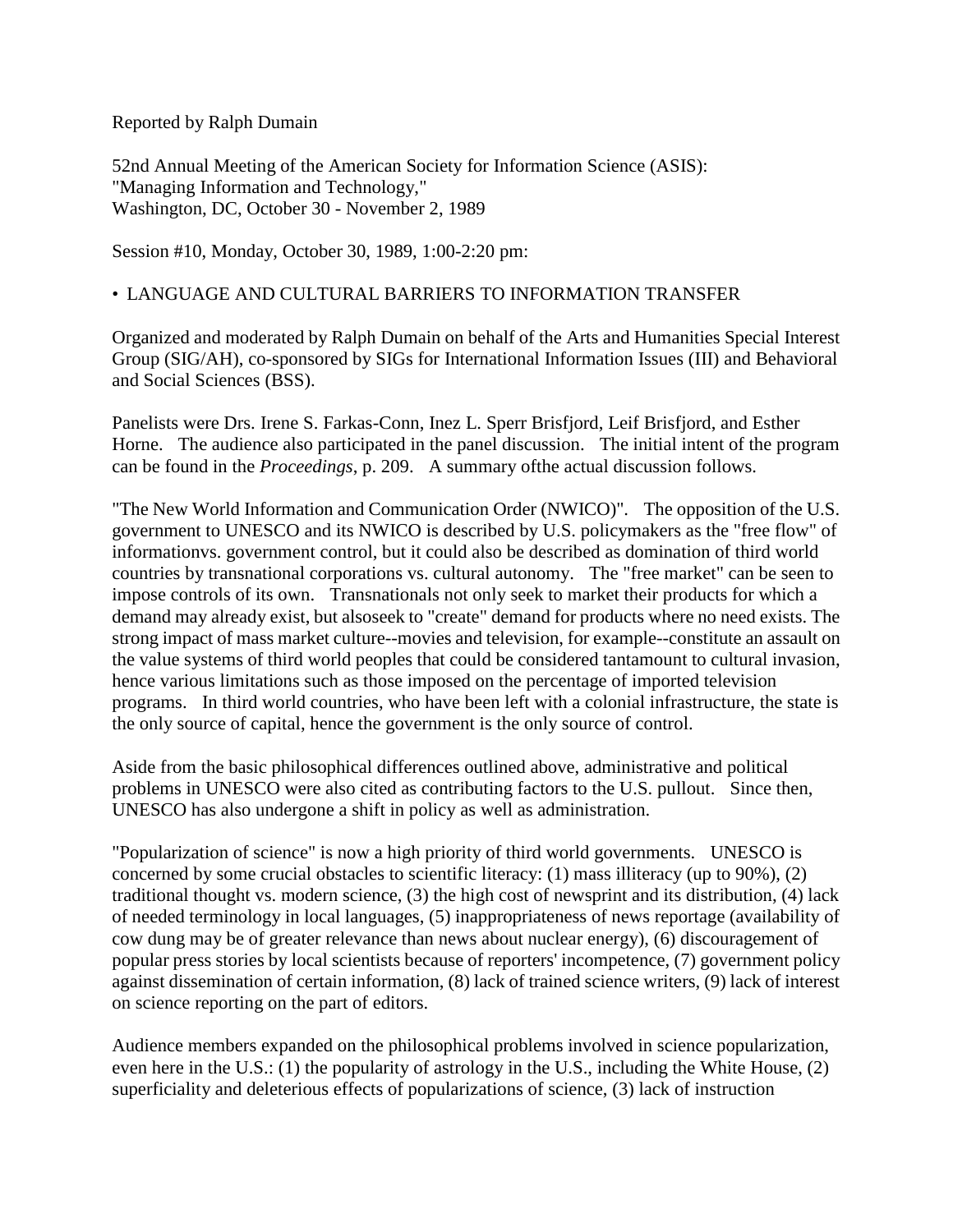concerning the scientific method, (4) the superstition that science is technology-driven and the judging of science by technological criteria. In response, panelists suggested: (1) people expect science to solve problems; in the third world agriculture is a survival science, hence agricultural information is of paramount importance; (2) as an issue of values, it should be noted that more people in world study theology than engineering, science or technology.

On a more concrete level, it was stated that (1) many people [in Latin America] can read English-language textbooks, but more books should be translated into Spanish and Portuguese; (2) in some departments of the developing world things are going well, e.g. Venezuela oil production, where there are well-trained people and excellent information services; China and Mexico were also cited as examples; (3) in Mexico, one could say that only an elite has access to scientific knowledge in comparison to the whole population, but there are 100 universities, 50 of them technical with 600,000 students.

In Europe, there are interesting developments of a different sort. There is a great deal of consciousness and activism around ecological concerns. The group "Next Stop" is a multinational and multilingual grassroots organizing effort and information disseminator that has operated successfully with little money and no government support. They have camped together and have staged anti-nuclear protests in the U.S., USSR, and Scandanavia.

"Multilingual environments and publishing". Looking towards 1992, the European Economic Community is concerned about language and accuracy of translations. The third world situation was discussed above. In general, many can read English but cannot speak it. Americans ought not to be complacent; if some technical innovation takes off in a non-Englishs-peaking country, Americans will be at a disadvantage. But there are not only problems, there are successful multinational projects. Multi-language publishing works well in the USSR.

"Computer jargon and standardization". English computer expressions are used everywhere except in France where the French Academy insists on French terminology. Computer jargon is actually helpful in communication; it helps to surmount language barriers. An audience member suggested that computer professionals from many nations can comunicate reasonably well amongst themselves; the real problem is specialists vs. laymen.

There are limitations of the standard character sets, which make computerized multlanguage publishing difficult. Fonts and typesetting introduce further complications. New characters and code systems are needed. Standardization groups are working on the problem. Leif Brisfjord mentioned his use of a system with a separate character set to handle all the world's languages.

"Potential of interactive technology". Videodiscs can be used in scientific and medical education and in the humanities. The Georges Pompideau Center in Paris has foreign language training workstations by which one can receive free education via videodisc. Cultural differences which could affect reference interviews and other interactive situations could be taken into account in the design of information systems: various user

interfaces could be tailored to different languages and appropriate cultural interactional norms.